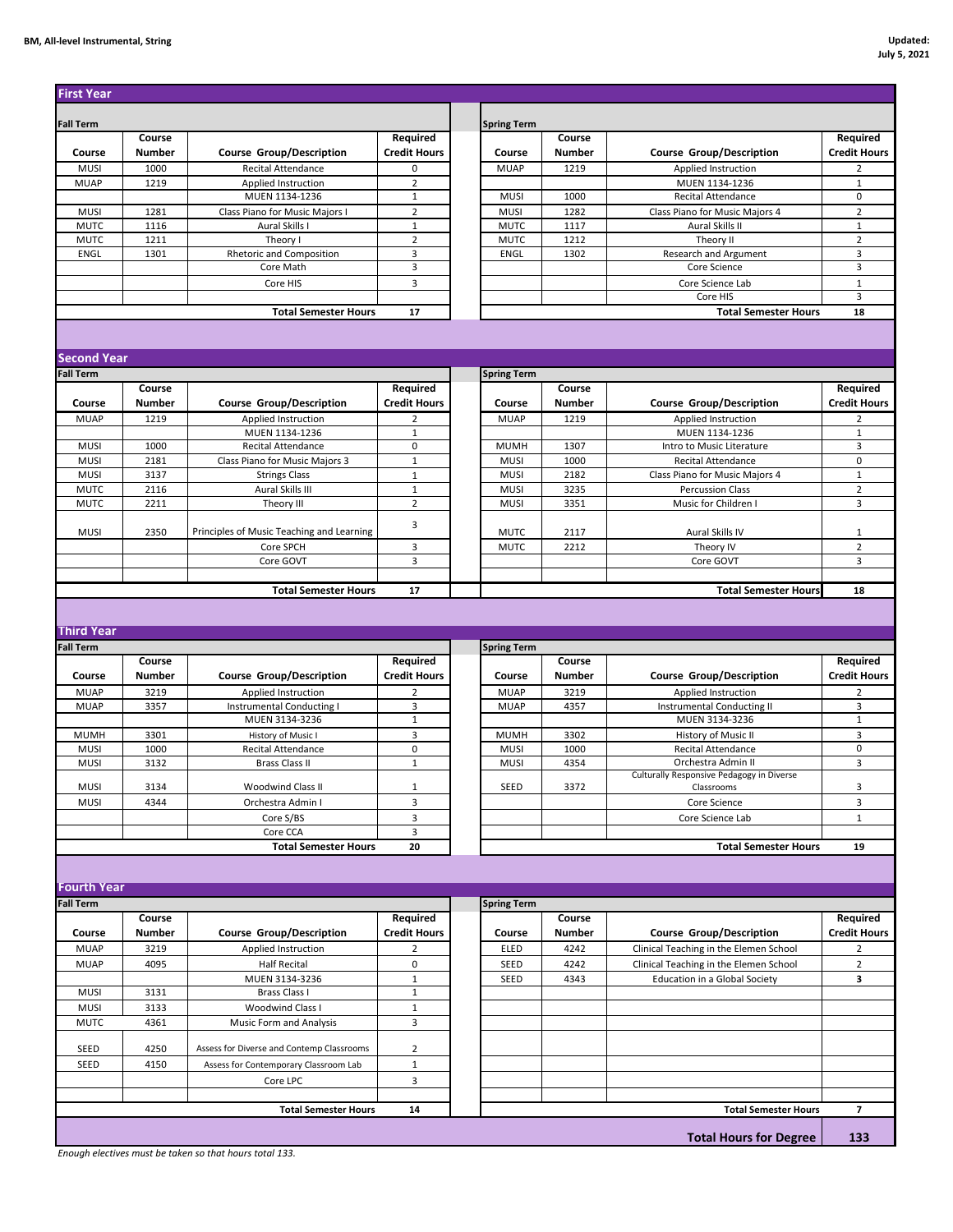| <b>Course Group Key</b>                                                 |                            |              |                                                                                         |                                          |                            |                         |      |  |  |
|-------------------------------------------------------------------------|----------------------------|--------------|-----------------------------------------------------------------------------------------|------------------------------------------|----------------------------|-------------------------|------|--|--|
| <b>Course Group Name</b>                                                | <b>Credit Hours</b>        |              | <b>Courses in Group</b>                                                                 | <b>Course Group Name</b>                 | Credit<br><b>Hours</b>     |                         |      |  |  |
|                                                                         |                            |              |                                                                                         |                                          |                            | <b>Courses in Group</b> |      |  |  |
| $2 - 3$<br><b>Core Science</b>                                          |                            |              |                                                                                         | <b>Core SPCH</b>                         | 3                          |                         |      |  |  |
| Classical and Modern Astronomy                                          |                            | <b>ASTR</b>  | 1303                                                                                    | <b>Public Speaking</b>                   |                            | SPCH                    | 1315 |  |  |
| <b>Biology for Science Majors II</b>                                    |                            | <b>BIOL</b>  | 1307                                                                                    | Interpersonal Communication              |                            | SPCH                    | 1318 |  |  |
| <b>Biology for Non-Science Majors I</b>                                 |                            | <b>BIOL</b>  | 1308                                                                                    | Teamwork and Group Communication         |                            | SPCH                    | 2333 |  |  |
| Biology for Non-Science Majors II                                       |                            | <b>BIOL</b>  | 1309                                                                                    | Core Math                                | 3                          |                         |      |  |  |
| General Zoology                                                         |                            | <b>BIOL</b>  | 1313                                                                                    | College Algebra                          |                            | MATH                    | 1314 |  |  |
| Anatomy and Physiology I                                                |                            | <b>BIOL</b>  | 2301                                                                                    | <b>Finite Mathematics</b>                |                            | MATH                    | 1324 |  |  |
| Local Flora or Fauna                                                    |                            | <b>BIOL</b>  | 2381                                                                                    | Math in Society                          |                            | MATH                    | 1332 |  |  |
| Plant Form and Function                                                 |                            | <b>BIOL</b>  | 2361                                                                                    | Intro to Probability and Statistics      |                            | MATH                    | 1342 |  |  |
| <b>Conceptual Chemistry</b>                                             |                            | CHEM         | 1371                                                                                    | Intro to Foundations of Mathematics I    |                            | <b>MATH</b>             | 1350 |  |  |
| Intro to Chemistry I                                                    |                            | CHEM         | 1305                                                                                    | Calculus I                               |                            | <b>MATH</b>             | 2313 |  |  |
| General Chemistry I                                                     |                            | CHEM         | 1311                                                                                    | Core S/BS                                | 3                          |                         |      |  |  |
| General Chemistry II                                                    |                            | CHEM         | 1312                                                                                    | <b>Cultural Anthropology</b>             |                            | <b>ANTH</b>             | 2351 |  |  |
| Conceptual Chemistry                                                    |                            | CHEM         | 1371                                                                                    | Principles of Macroeconomics             |                            | <b>ECON</b>             | 2301 |  |  |
| Intro to Environmental Science                                          |                            | <b>ENVR</b>  | 1301                                                                                    | Principles of Microeconomics             |                            | <b>ECON</b>             | 2302 |  |  |
| Physical Geography                                                      |                            | GEOG         | 1301                                                                                    | Intro to Human Dimensions and Recreation |                            | <b>FORS</b>             | 2351 |  |  |
|                                                                         |                            |              |                                                                                         |                                          |                            |                         |      |  |  |
| <b>Fundamentals of Earth Science</b>                                    |                            | <b>GEOL</b>  | 1301                                                                                    | World Regional Geography                 |                            | GEOG                    | 1303 |  |  |
| Introductory Geology                                                    |                            | <b>GEOL</b>  | 1303                                                                                    | Survey of Mass Communication             |                            | <b>MCOM</b>             | 1307 |  |  |
| <b>Historical Geology</b>                                               |                            | <b>GEOL</b>  | 1304                                                                                    | General Psychology                       |                            | <b>PSYC</b>             | 2301 |  |  |
| <b>Acoustical Physics</b>                                               |                            | PHYS         | 1318                                                                                    | Introduction to Sociology                |                            | SOCI                    | 1301 |  |  |
| Mechanics and Heat                                                      |                            | PHYS         | 1301                                                                                    | Core LPC                                 | 3                          |                         |      |  |  |
| Electricity, Sound and Light                                            |                            | PHYS         | 1302                                                                                    | <b>Literary Genres</b>                   |                            | ENGL                    | 2335 |  |  |
| <b>General Physics I</b>                                                |                            | PHYS         | 1305                                                                                    | Introduction to Mythology                |                            | <b>ENGL</b>             | 2309 |  |  |
| <b>General Physics II</b>                                               |                            | PHYS         | 1307                                                                                    | British Literature to 1800               |                            | <b>ENGL</b>             | 2322 |  |  |
|                                                                         |                            |              |                                                                                         |                                          |                            |                         |      |  |  |
| <b>Fundamentals of Electronics</b>                                      |                            | PHYS         | 1310                                                                                    | British Literature from 1800             |                            | ENGL                    | 2323 |  |  |
| <b>Technical Physics I</b>                                              |                            | PHYS         | 2325                                                                                    | American Literature to 1865              |                            | <b>ENGL</b>             | 2327 |  |  |
| <b>Technical Physics II</b>                                             |                            | PHYS         | 2326                                                                                    | American Literature from 1865            |                            | ENGL                    | 2328 |  |  |
| <b>Cultivating Plants</b>                                               |                            | <b>HORT</b>  | 1231                                                                                    | World Literature to 1650                 |                            | <b>ENGL</b>             | 2332 |  |  |
| Core Science Lab<br>$\mathbf{1}$                                        |                            |              |                                                                                         | World Literature from 1650               |                            | <b>ENGL</b>             | 2333 |  |  |
| Classical and Modern Astronomy                                          |                            | <b>ASTR</b>  | 1103                                                                                    | Introduction to Literature               |                            | <b>ENGL</b>             | 2341 |  |  |
| <b>Biology for Science Majors II</b>                                    |                            | <b>BIOL</b>  | 1107                                                                                    | <b>Western Civilization I</b>            |                            | <b>HIST</b>             | 2311 |  |  |
| <b>Biology for Non-Science Majors I</b>                                 |                            | <b>BIOL</b>  | 1108                                                                                    | <b>Western Civilization II</b>           |                            | <b>HIST</b>             | 2312 |  |  |
| Biology for Non-Science Majors II                                       |                            | <b>BIOL</b>  | 1109                                                                                    | <b>World Civilizations I</b>             |                            | <b>HIST</b>             | 2321 |  |  |
|                                                                         |                            |              |                                                                                         |                                          |                            |                         |      |  |  |
| General Zoology                                                         |                            | <b>BIOL</b>  | 1113                                                                                    | <b>World Civilizations II</b>            |                            | <b>HIST</b>             | 2322 |  |  |
| Anatomy and Physiology I                                                |                            | <b>BIOL</b>  | 2101                                                                                    | Introduction to Philosophy               |                            | PHIL                    | 1301 |  |  |
| Local Flora or Fauna Lab                                                |                            | <b>BIOL</b>  | 2081                                                                                    | Introduction to World Religions          |                            | PHIL                    | 1304 |  |  |
| Plant Form and Function Lab                                             |                            | <b>BIOL</b>  | 2061                                                                                    | Introduction to Ethics                   |                            | PHIL                    | 2306 |  |  |
| Conceptual Chemistry Lab                                                |                            | CHEM         | 1071                                                                                    | Core CCA                                 | з                          |                         |      |  |  |
| Intro to Chemistry I Lab                                                |                            | CHEM         | 1105                                                                                    | <b>Business Communication</b>            |                            | <b>BUSI</b>             | 2304 |  |  |
| General Chemistry I Lab                                                 |                            | CHEM         | 1111                                                                                    | <b>Technical and Scientific Writing</b>  |                            | ENGL                    | 2311 |  |  |
| General Chemistry II Lab                                                | CHEM                       | 1112         | Elementary French I                                                                     |                                          | FREN                       | 1311                    |      |  |  |
| Conceptual Chemistry Lab                                                |                            | CHEM         | 1071                                                                                    | Elementary French II                     |                            | <b>FREN</b>             | 1312 |  |  |
|                                                                         |                            |              |                                                                                         |                                          |                            |                         |      |  |  |
| Intro to Environmental Science Lab<br>Fundamentals of Earth Science Lab | <b>ENVR</b><br><b>GEOL</b> | 1101<br>1001 | Elementary German I<br>Elementary German II                                             |                                          | GERM<br><b>GERM</b>        | 1311<br>1312            |      |  |  |
|                                                                         |                            |              |                                                                                         |                                          |                            |                         |      |  |  |
| Introductory Geology Lab                                                | GEOL                       | 1103         | International & Intercultural Comm-Latin America                                        |                                          | <b>INCM</b>                | 1301                    |      |  |  |
| <b>Historical Geology Lab</b><br><b>Acoustical Physics Lab</b>          | <b>GEOL</b>                | 1104         | International & Intercultural Comm-France                                               |                                          | <b>INCM</b>                | 1302                    |      |  |  |
| Mechanics and Heat Lab                                                  | PHYS<br>PHYS               | 1018<br>1101 | International & Intercultural Comm-Germany<br>International & Intercultural Comm-Brazil |                                          | <b>INCM</b><br><b>INCM</b> | 1303<br>1304            |      |  |  |
| Electricity, Sound and Light Lab                                        | PHYS                       | 1102         | Elementary Portuguese I                                                                 |                                          | <b>PORT</b>                | 1311                    |      |  |  |
|                                                                         |                            |              |                                                                                         |                                          |                            |                         |      |  |  |
|                                                                         |                            |              |                                                                                         |                                          |                            |                         |      |  |  |
| General Physics I Lab<br>General Physics II Lab                         | PHYS<br>PHYS               | 1105<br>1107 | <b>Elementary Portuguese II</b>                                                         |                                          | <b>PORT</b>                | 1312<br>1301            |      |  |  |
|                                                                         |                            |              | Beginning American Sign Language                                                        |                                          | SGNL                       |                         |      |  |  |
| Fundamental of Electronics Lab                                          | PHYS                       | 1110         | Intermediate American Sign Language                                                     |                                          | SGNL                       | 1302                    |      |  |  |
| <b>Technical Physics I Lab</b><br><b>Technical Physics II Lab</b>       | PHYS<br>PHYS               | 2125<br>2126 | Elementary Spanish I<br>Elementary Spanish II                                           |                                          | SPAN<br>SPAN               | 1311<br>1312            |      |  |  |
|                                                                         |                            |              |                                                                                         |                                          |                            |                         |      |  |  |
| <b>Cultivating Plants Lab</b>                                           |                            | <b>HORT</b>  | 1131                                                                                    |                                          |                            |                         |      |  |  |
| AnyCourse<br>3                                                          |                            |              | Any course offered by SFA                                                               |                                          |                            |                         |      |  |  |